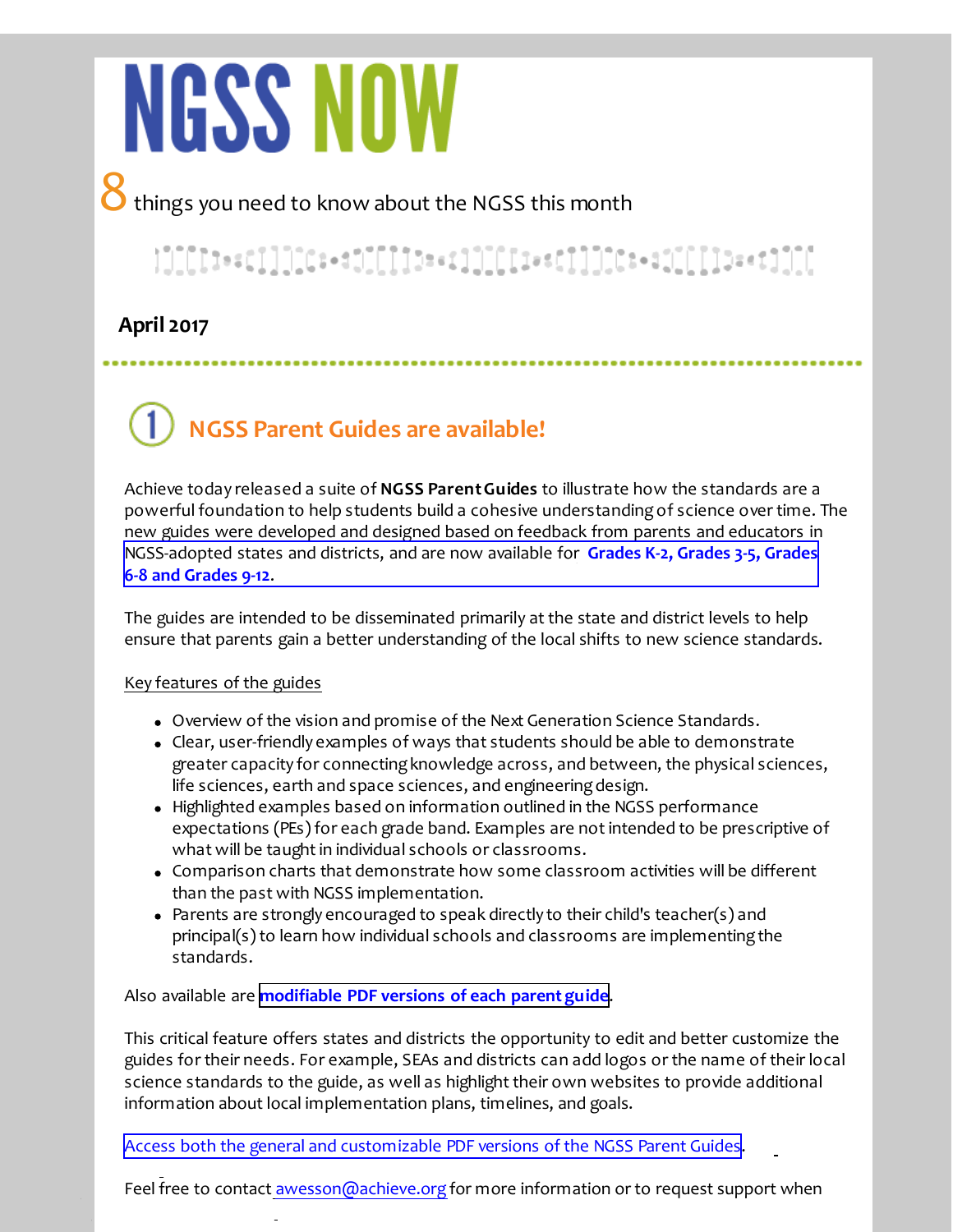modifying the parent guides for your state or district.

## **New District-level Resources for the NGSS**

The resources featured below were developed by Achieve and are designed to help school and district leaders effectively manage the transition to the NGSS. This work was made possible by generous support from the *S. D. Bechtel, Jr. Foundation*.

- **NGSS District Implementation Indicators:** This document highlights some common indicators or metrics of successful implementation, as well as some concrete actions, that a district can use to monitor progress toward their NGSS implementation goals.
- **Lessons Learned from the NGSS Early Implementation Districts:** Achieve interviewed nine of the ten districts participating in the *[California K-8 Early Implementation Initiative](http://r20.rs6.net/tn.jsp?f=001F8BdNn6Vv9HnzPYCAGm8vJh2LBqEtKfQnIq4i4F2XW6zc8X7bojMqCNP5_8MzKxP2iwIBOq-952VVnU-nwgTlVDVipM99xgdcfDu_-AL1S5Jrjt00obYIABXhpAL7EXSKCcyGQMdQcIVs8vSE3XWM4IwzNwewG-7_Kh92KEOCxbWKBnBfMZqKHRyG8lizwnt&c=&ch=)* and captured their experiences transitioning to the NGSS in two critical implementation areas: professional learning and instructional materials.

Both of these district-level resources can be downloaded [here](https://www.nextgenscience.org/districtresources).

# **Resources for Professional Learning**

Below are some webinars and a report that can be useful during preparations for professional learning on the NGSS.

- **Webinar:** *How do I promote student modeling?* This NSTA-sponsored web seminar is scheduled for April 12, from 6:30-8:00 pm EDT, and is designed for teachers, administrators, curriculum developers, and professional learning providers. The presentation will explore some effective ways for educators to help students make [sense of phenomena by developing their own models to explain the world. Learn more](http://r20.rs6.net/tn.jsp?f=001F8BdNn6Vv9HnzPYCAGm8vJh2LBqEtKfQnIq4i4F2XW6zc8X7bojMqN53TZipbH4RCmtRyD6uUwbRRZeCQ5nEJoKMw38m6vEjg0Yl6Ps4Cp8726BMkafDKAzgDwILFuJpMelQw94NSIPOqgTQxaUsteqS42WuThgHdc13zHXC8OMSYUTfv9WA8L6zyamxbT_X55DlZ8fG9W8uY8ckll2ahxWAa12cHpuazkb1SMNFhgF0ZhKCV0PQ4NQfrkUUeNx7&c=&ch=) and register now for the webinar.
- **Archived Webinar:** *How do I select phenomena to motivate student sense making?* This NSTA-sponsored web seminar was held on March 15th and was presented by Tricia Shelton, High School Science Teacher and Teacher Leader in Boone County Schools in KY, and Ted Willard, Director of NGSS@NSTA. The presentation explored three-dimensional teaching and learning, the explanation of phenomena and how to choose phenomena [for the classroom, and how to encourage students to make sense of them. Learn more](http://r20.rs6.net/tn.jsp?f=001F8BdNn6Vv9HnzPYCAGm8vJh2LBqEtKfQnIq4i4F2XW6zc8X7bojMqCNP5_8MzKxPi2cdJ3ecfm5fSo0rvQ0kwd3wLB8cppiIkCW59rkAjjDjVpwgNLOLSZr5oytPg3VVkxl27_3BMAu3ZKb8LL3Rwsnq-VGtSnaLIlFQaMS31u-OmlXQ-vccUr9CW-HES7vX0UkRweF6_vHjCot35_FYfxIh-b9T0ELF0s8t6ARgMgoBQw1exyOXE1T5Cj_HNa4i&c=&ch=) and view a recording of the webinar.
- **Upcoming Webinars:** [NSTA has two upcoming web seminars to explore Student](http://r20.rs6.net/tn.jsp?f=001F8BdNn6Vv9HnzPYCAGm8vJh2LBqEtKfQnIq4i4F2XW6zc8X7bojMqN53TZipbH4RaJ7EaT8Ji1Lb4ZJ0hEDTxHqkr8aQ9TnDNFv9DCX3IKJqaRC7P-00iivjd4T-E0_Q8bGSu8GogFwhLMzDBvwZ-FP7JQjQY3wYMfinEc64tFpweXdVcRQ1673HMHMeeQq1ZabwxSUawsmPMbOVXsQf5HfuyI_hWk3_gfgni1yyvDiIbfMdUZR6RNluau8G_XWE&c=&ch=) Discourse (May 10th) and [Developing Storylines](http://r20.rs6.net/tn.jsp?f=001F8BdNn6Vv9HnzPYCAGm8vJh2LBqEtKfQnIq4i4F2XW6zc8X7bojMqN53TZipbH4RjS1xR7mcBSantvonLT20c0VUUhjB8cDkKwnpy2qoecndrYXidT1YdOJ_DE9hU8_y5MH0R5WasU3emJtrSC8LJgZZsKTdFKo8ADcYDzEMUmtg3ZgQc_Ce_nLbvdMWZTup4OY2Ib3L91brFTj-1QU1ocs5CpxLldX2nICCzswxeFdN0azMlQIqQiVlL2-akqRg&c=&ch=) (July 12th).
- **New Report:** *Scaling Up Three-Dimensional Science Learning Through Teacher-Led Study Groups Across a State.* A new report by the American Association of Colleges for Teacher Education (AACTE) describes a two-pronged program for scaling three-dimensional science PD across an entire state. The report presents analyses of teacher learning, including shifts in 3D science, beliefs, and pedagogical content knowledge that supports 3D science teaching, and considers implications for scalable design approaches for supporting science teacher learning. [Download the report](http://r20.rs6.net/tn.jsp?f=001F8BdNn6Vv9HnzPYCAGm8vJh2LBqEtKfQnIq4i4F2XW6zc8X7bojMqCNP5_8MzKxPJEuRdjUgbHUTrDSDJlnT2DrThYFr3Tr0olWsooqQZZgSkWlRrK75-dfG4BPGOPlb4u2RlG8w_2QCbpptvJ1KHgh8YUtJ4BsPyfIJV2p5-7b0uoHlFZyRJB0Jt0rkck2THz5ysY4LQGwWH8tk0nsPGCG4-kQtYAMd0zP-pmlBexs=&c=&ch=).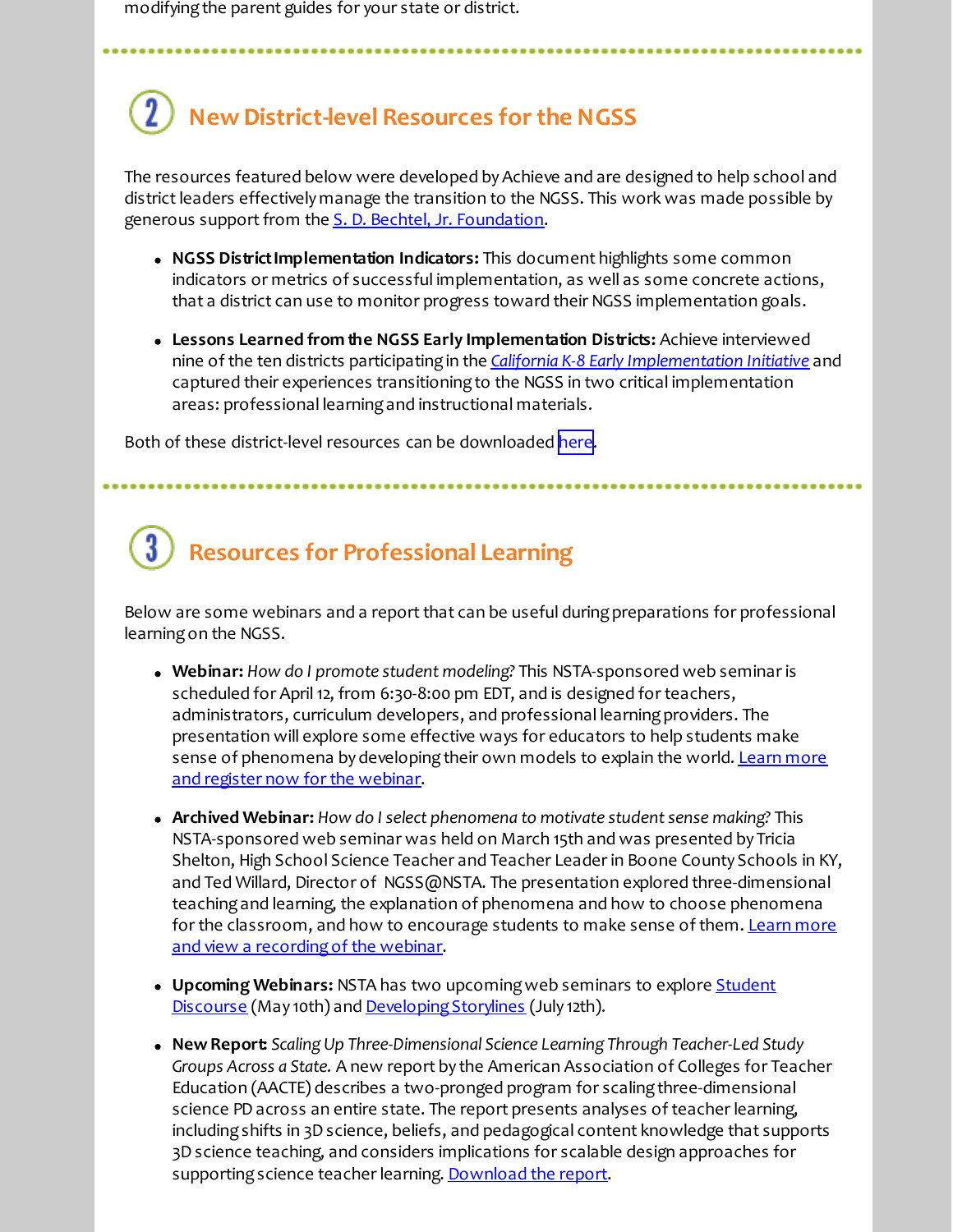# **Resources for Instructional Support**

**[STEM Teaching Tools](http://r20.rs6.net/tn.jsp?f=001F8BdNn6Vv9HnzPYCAGm8vJh2LBqEtKfQnIq4i4F2XW6zc8X7bojMqLUtBMP2VOS4ZuJlDxMC_kqNOTo_35Nmfz5VYyYl_Zm6ECyDzfZlpKWEPqs_TymVBhcXOW71WWTcIyVbG-mIxxATvTvzCGainvswhBp_vof5EsW7yHNaw0uathL8dChcfQ==&c=&ch=) released three new practice briefs in March that address common** challenges in science classrooms. The recommendations outlined in these resources can be implemented by teachers, principals, and district leaders during NGSS implementation.

- [Practice Brief #46](http://r20.rs6.net/tn.jsp?f=001F8BdNn6Vv9HnzPYCAGm8vJh2LBqEtKfQnIq4i4F2XW6zc8X7bojMqN53TZipbH4RIm9If4SUP4uv4ClgKeoijib4WP3uMFMkQRDiXsQqJjCNMNaJVoqgsdpMMKRBMR9U9oJ6XEYuK_-uzU2Ot0af8mmAUrAbJvl6sHXA7P7op4ilzB9Gugw_-SpCBaNaOMxu&c=&ch=) explores, "*How to define meaningful daily learning objectives for science investigations."* This brief helps teachers identify a learning target or objective to post on the wall (a common requirement for educators) that doesn't "give away" what students should be figuring out themselves throughout a lesson. It is important for teachers and administrators to come to consensus around developing and using objectives that are consistent with three-dimensional learning.
- [Practice Brief #47](http://r20.rs6.net/tn.jsp?f=001F8BdNn6Vv9HnzPYCAGm8vJh2LBqEtKfQnIq4i4F2XW6zc8X7bojMqCNP5_8MzKxPEjqeEVBVOqaPuiiPRq37Hy81zTHMzrTOiOejpZhPsA_iubk6dMWGIKaarjCHvOOTO2xBTL50yg9FXy22RaYKE0DWDmbar5Ozis1GWduPqr7edc80IyEnX6VUJB6fl7Wc&c=&ch=) explores, *"How to promote equitable sense making by setting expectations for multiple perspectives."* This brief promotes equitable learning and encourages educators to solicit, clarify, and consider various perspectives when students are making sense of phenomena during classroom instruction. It is important for educators to support all students as they develop a shared understanding of the different perspectives in the group.
- [Practice Brief #48](http://r20.rs6.net/tn.jsp?f=001F8BdNn6Vv9HnzPYCAGm8vJh2LBqEtKfQnIq4i4F2XW6zc8X7bojMqCNP5_8MzKxP4A8TD3CgUMVb1X7FdtaUZRsnY5wi7F4oMcl_K--gfIyYlmfn5aHURu-HWYY857Ol40Uauh3ZKpXVPpBg0edXzvnBN0Ucz9Jr_TJjkeeYvvW7E037fpc9vjUiHE1bFm__&c=&ch=) explores, *"How can teachers guide classroom conversations to support students' science learning?"* This brief considers how educators can facilitate and scaffold student conversations as a way of learning about student ideas and encouraging the use of scientific language. Educators can use these suggestions to scaffold student discussions and then reflect on what they have learned to inform next steps in their instruction.



#### **Q: Are there any video examples of how elementary teachers can use the NGSS to support language development for multicultural classrooms?**

A: One example can be found in [this video](http://r20.rs6.net/tn.jsp?f=001F8BdNn6Vv9HnzPYCAGm8vJh2LBqEtKfQnIq4i4F2XW6zc8X7bojMqCNP5_8MzKxPumMC8v0K1nlJcrnkcxRv46mpuUc1vZQEjx_DoFiubMeF7pTD8JRBRramsd0f7FhBHnzbVmx_9eZyjdubj7Am7RSD59aSyupGcDFZm-ggrN9RrBPjJalKLw==&c=&ch=) from Beaver Acres Elementary School in Oregon. The video shows 4th grade students exploring a locally relevant phenomenon and using evidence to share their thinking and reasoning. The teacher encourages students to take an active role in designing the investigations for this unit ans they try to solve the mystery of the phenomenon. The teacher also uses a variety of supports to engage the different learners in her classroom.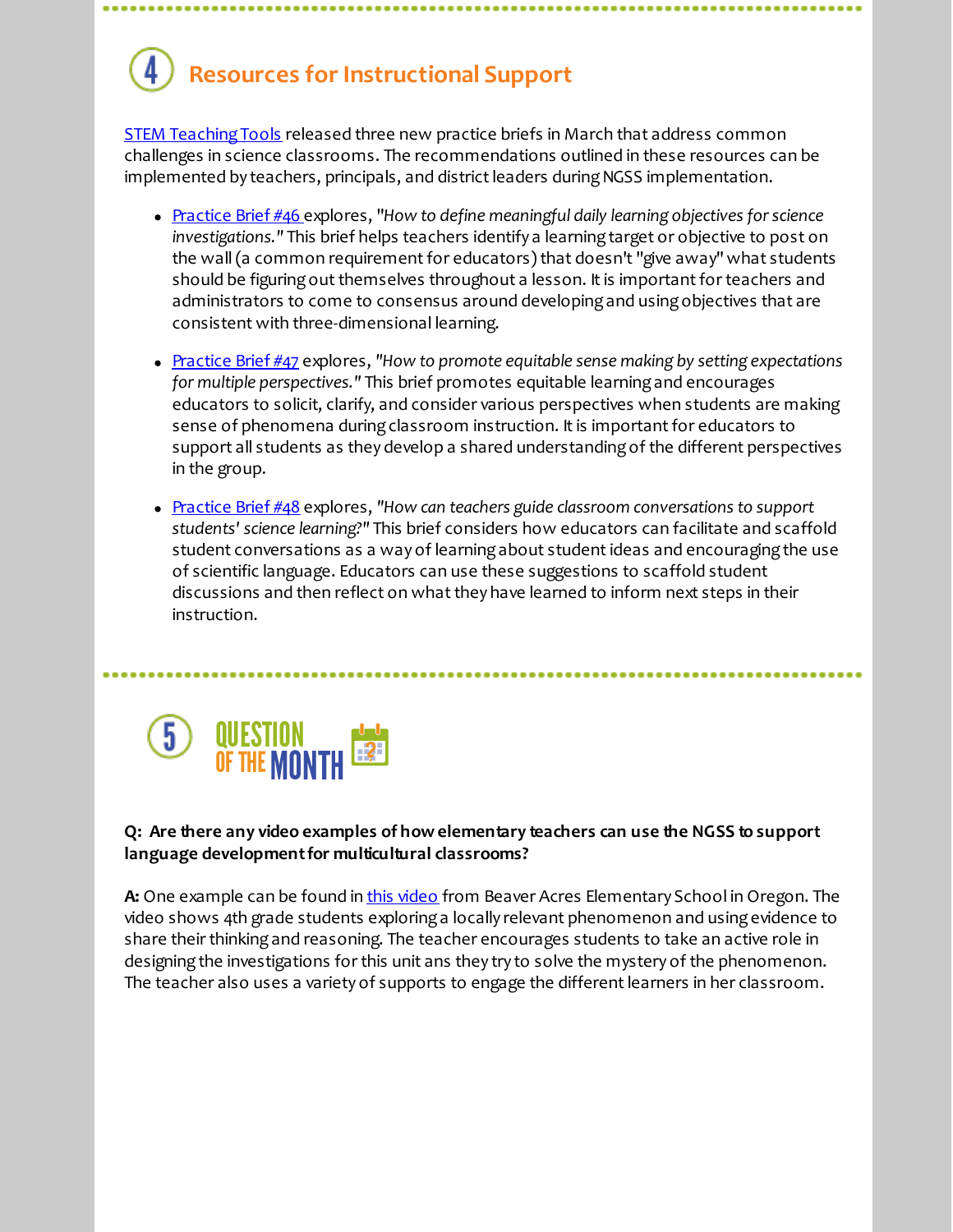

**Elementary Science at Beaver Acres** 

It may not be apparent while watching the video but many of the students come from homes where Spanish, Chinese, Arabic, or Viatnamese is their family's primary language. This video helps to illustrate the role that language plays in science classrooms and how the NGSS practices can help improve students' language skills. **[Watch the video](http://r20.rs6.net/tn.jsp?f=001F8BdNn6Vv9HnzPYCAGm8vJh2LBqEtKfQnIq4i4F2XW6zc8X7bojMqCNP5_8MzKxPumMC8v0K1nlJcrnkcxRv46mpuUc1vZQEjx_DoFiubMeF7pTD8JRBRramsd0f7FhBHnzbVmx_9eZyjdubj7Am7RSD59aSyupGcDFZm-ggrN9RrBPjJalKLw==&c=&ch=)**.

## **Embracing new ways of teaching science and language with English learners**

*By Dr. Okhee Lee Education Dive March 17, 2017*

Student demographics across the U.S. are changing, and English learners make up a fastgrowing subset of the student population. For the 2013-14 school year, the latest available information, English learners constituted nearly 10 percent of public school students, or an estimated 4.5 million students.

Learning academic content can be a challenge for students who have not yet mastered the English language, especially when it comes to science. But too often, instruction with English learners focuses on the development of vocabulary and grammar rather than authentic engagement with science disciplines. English learners cannot wait until they have mastered the English language to begin learning science. [Read more](http://r20.rs6.net/tn.jsp?f=001F8BdNn6Vv9HnzPYCAGm8vJh2LBqEtKfQnIq4i4F2XW6zc8X7bojMqCNP5_8MzKxPVTGihOs83UE-3wXC2eH8o4232XtQn3LRJv3iDjluYIxQl2fJIM5QHjDJGqtVyBwT8N4vbVoeq0gh5oh3OdQf6lI4bASIM-fwcDma9MigQ--AfeOiTAW3aIAXspFnYDDCUvqLm-RrQFD4Pqbg63EzV0sd2hEPm6Bnm6oYpCHJs9K4Vf_n0Xih2nlLFn-eeX130Q3VrsA7pyloCZY2_pXFHuzMZ7uaghfn-X0dteT8_vE=&c=&ch=).

# **Engineering is making headway in schools**

*By Liana Loewus Education Week March 28, 2017*

Engineering is getting more attention in K-12 classrooms, especially in those states that have adopted the Next Generation Science Standards, according to [an analysis of national test data](http://r20.rs6.net/tn.jsp?f=001F8BdNn6Vv9HnzPYCAGm8vJh2LBqEtKfQnIq4i4F2XW6zc8X7bojMqN53TZipbH4RnUmZ7EoVtYkM8TnRrWdXJBUXRo6_LhMBQecZ9cDxpwZXaR3L82fluDAKPXEchQE33gzTfOrOifeNihtFUc_FMatTJTi1qGx1ua5oMYPkFoLsbnfZAgJjcSa4YxTOQ2bT1D0ofmQ43E2ZJzdRpRCPC3H08hGWFbEl&c=&ch=).

[Change the Equation,](http://r20.rs6.net/tn.jsp?f=001F8BdNn6Vv9HnzPYCAGm8vJh2LBqEtKfQnIq4i4F2XW6zc8X7bojMqHOi8G6M6DkopKMBE-nzwl-vOgo2DPajmAazcMlg6nG6QlxtZqdmPmXG4jlgjtrnplc4rLra1mWKMgHWPYFIwh3_P-B4bk2pgwl8LOT1xa9tTh3FR0nPBv57q0tTLoY6Jg==&c=&ch=) a nonprofit group that mobilizes the business community to improve STEM learning, looked at data from surveys administered to 4th and 8th grade teachers and students as part of the 2015 National Assessment of Education Progress (NAEP). The group